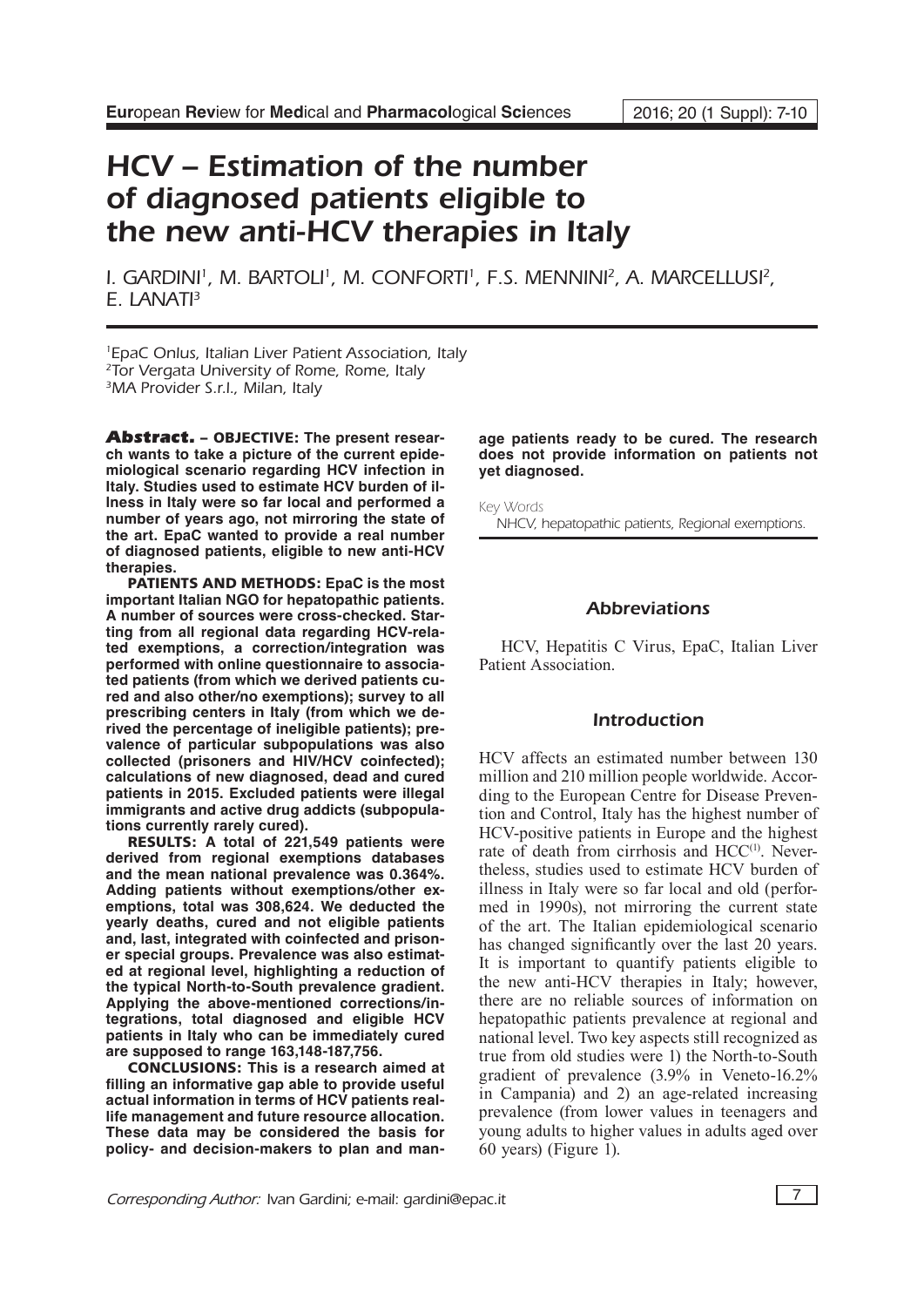

Figure 1. HCV age-related prevalence in different Italian regions<sup>2</sup>.

EpaC is the most important NGO for hepatopathic patients, actively involved in the Italian environment, producing data with the direct collaboration of patients, clinicians and Institutions.

## **Objectives**

The present research aims at taking a picture of the up-to-date epidemiological scenario regarding HCV infection in Italy. EpaC wanted to provide Institutions with a real number of diagnosed patients, eligible to the new anti-HCV therapies, as basis for taking aware decisions concerning future HCV eradication strategies and evidence-based budget allocation.

### Patients and Methods

A number of Institutional sources were crosschecked. Starting from all regional data regarding HCV-related exemptions (code 016.070.54), a correction/integration was performed with online proforma questionnaire to associated patients (from which we derived patients cured and also other/no exemptions); survey to all prescribing centers in Italy (from which we derived the percentage of patients ineligible to new antiviral treatment); prevalence of particular subpopulations was also collected (prisoners and HIV/HCV coinfected); calculations of new diagnosed, dead and cured patients in 2015. Illegal immigrants and active drug addicts (subpopulations currently rarely cured) were excluded from calculations.

|  | <b>Table I.</b> Adjustments on 016 exemption macrocode, |  |  |
|--|---------------------------------------------------------|--|--|
|  | applying the national average of subcodes.              |  |  |

| Region                             | 016 exemptions (n) Prevalence |           |
|------------------------------------|-------------------------------|-----------|
| Lombardy                           | 54,430                        | 0.546%    |
| Puglia                             | 20,714                        | 0.506%    |
| Campania <sup>1</sup>              | 27,245                        | 0.464%    |
| Liguria                            | 6,338                         | 0.398%    |
| Tuscany                            | 14,889                        | 0.397%    |
| Emilia-Romagna                     | 16,292                        | 0.366%    |
| Friuli Venezia Giulia <sup>2</sup> | 3,959                         | 0.322%    |
| Basilicata <sup>2</sup>            | 1,862                         | 0.322%    |
| Sardinia <sup>2</sup>              | 5,358                         | 0.322%    |
| Abruzzo <sup>3</sup>               | 4,295                         | 0.322%    |
| Piedmont                           | 14,084                        | 0.317%    |
| Molise                             | 979                           | 0.311%    |
| Aosta Valley                       | 400                           | 0.311%    |
| Veneto                             | 15,104                        | 0.307%    |
| Lazio                              | 16,315                        | 0.278%    |
| Calabria <sup>4,5</sup>            | 5,381                         | 0.272%    |
| P.A. Trento                        | 1,448                         | 0.270%    |
| P.A. Bolzano                       | 1,259                         | 0.244%    |
| Marche                             | 3,684                         | 0.237%    |
| Umbria                             | 2,049                         | 0.228%    |
| Sicily <sup>6</sup>                | 5,464                         | $0.107\%$ |
| <b>TOTAL</b>                       | 221,549                       | 0.364%    |

1 Adjusted applying the average regional rate of 6 out of 7 Local Health Authorities (LHA) to the lacking LHA (Caserta). 2 Adjusted applying the national average of subcodes, excluding areas with subcodes (0.322%).

6 Probable underestimate due to the use of other exemptions.

<sup>3</sup> Adjusted applying the national average of subcodes, excluding areas with subcodes (0.322%) – probable overestimate.

<sup>4</sup> Partial data (4 out of 5 LHAs – lacking Reggio Calabria).

<sup>5</sup> Adjusted applying the average rate of 2 LHAs (50% of the total regional population) to the other 3 LHAs with macrocodes (data missing from Reggio Calabria).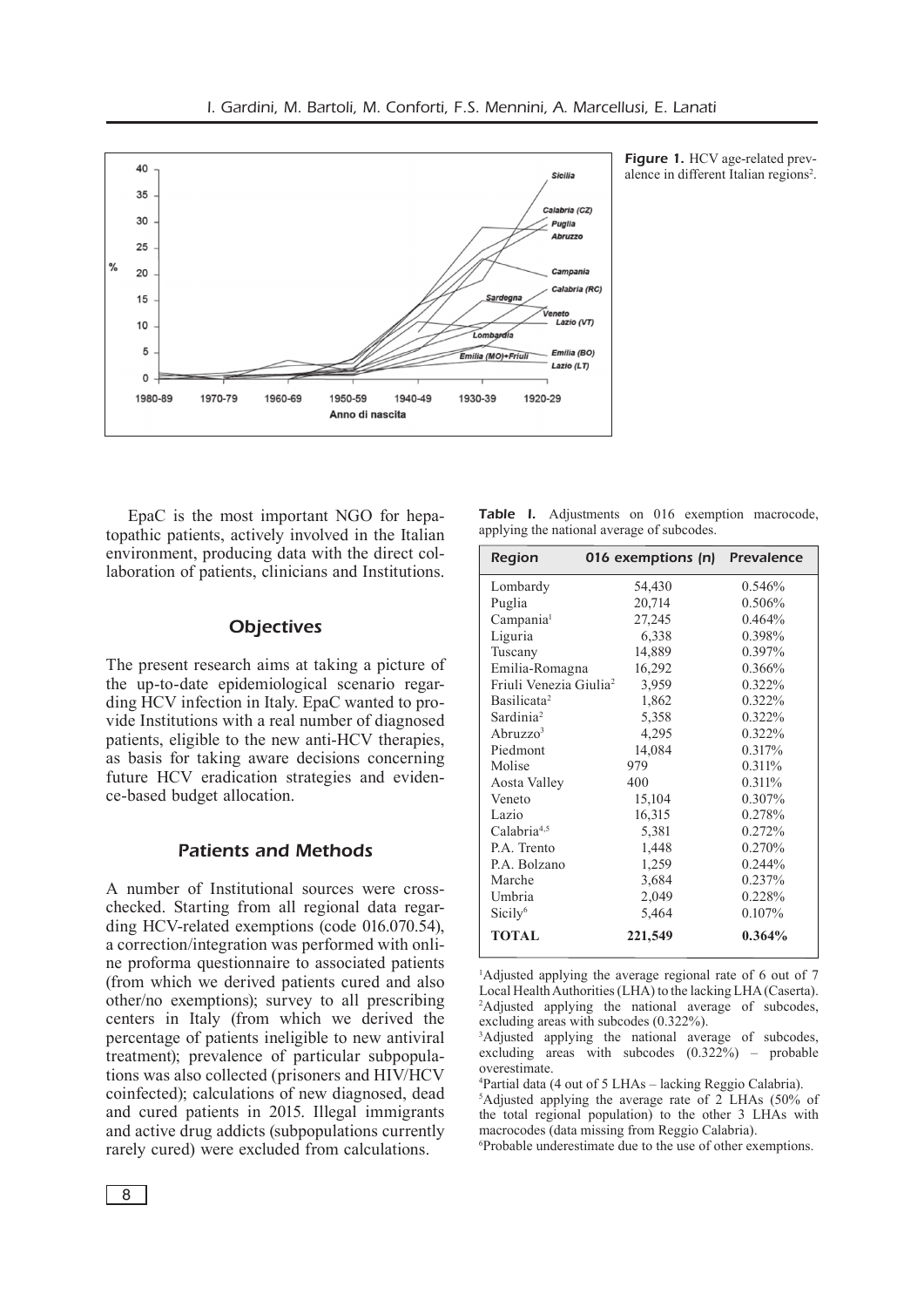

Figure 2. *Upper panel:* patients distribution (with or without exemptions). Data collected through online survey. *Lower panel:* patients % distribution (with or without exemptions).

# **Results**

A total of 221,549 patients were derived from regional exemptions databases and the average national prevalence was downsized to 0.364% (Table I). Adding patients without exemptions/ other exemptions derived from the online survey (Figure 2), total was 308,624. We deducted the yearly deaths, cured and not eligible patients and, last, integrated with coinfected and prisoners special groups (data not shown). Prevalence was also estimated at regional level, highlighting a reduction of the typical North-to-South prevalence gradient. Applying the abovementioned corrections/integrations, total diagnosed and eligible HCV patients in Italy who can be immediately cured are supposed to range 163,148-187,756 (Table II).

#### **Discussion**

The present research has tried to fill an information gap at national level, which may be of precious help for decision- and policy-makers in defining future therapeutic strategies and budget allocation decisions. In fact, the research provides important information regarding the current HCV epidemiological situation in Italy, which has undergone major changes over the past 10-15 years. According to the results regarding eligible patients, an eradication plan seems to be feasible and applicable in the next few years, also considering the likely price reductions of drugs (about 12,500.00 euros for patient treated, starting from  $2018$ ), already estimated by recent studies<sup>3</sup>.

We hereby recognize the limits of our research, in particular concerning the estimated numbers co-

|  | Table II. Estimate of patients diagnosed and eligible to anti-HCV treatment at 1 January 2016. |  |
|--|------------------------------------------------------------------------------------------------|--|
|--|------------------------------------------------------------------------------------------------|--|

| <b>Features</b>                        | <b>Parameter</b>                               | <b>Subjects</b> | <b>Pts estimate</b> |
|----------------------------------------|------------------------------------------------|-----------------|---------------------|
| Total HCV subjects (cured or not)      |                                                | 308,624         | 308,624             |
| Cured subjects (with or w/o exemption) | $25.0\%$                                       | $-77,156$       | 231,468             |
| Not eligible pts                       | $15.0\%$                                       | $-34.720$       | 196.748             |
| New acute infections in 2015           | $0.23 \times 100,000$ on<br>Italian population | $+1,400$        | 198,148             |
| Cured/on treatment pts in 2015         |                                                | $-25,000$       | 173.148             |
| Pts died in 2015                       |                                                | $-10,000$       | 163,148             |
| Total treatable pts (Jan 1 2016)       |                                                | <b>MIN</b>      | 163,148             |
| Prisoners                              | $7.4\%$                                        | $+3,968$        | 167,116             |
| Coinfected pts                         |                                                | $+20.640$       | 187,756             |
| Total treatable pts (Jan 1 2016)       |                                                | <b>MAX</b>      | 187,756             |